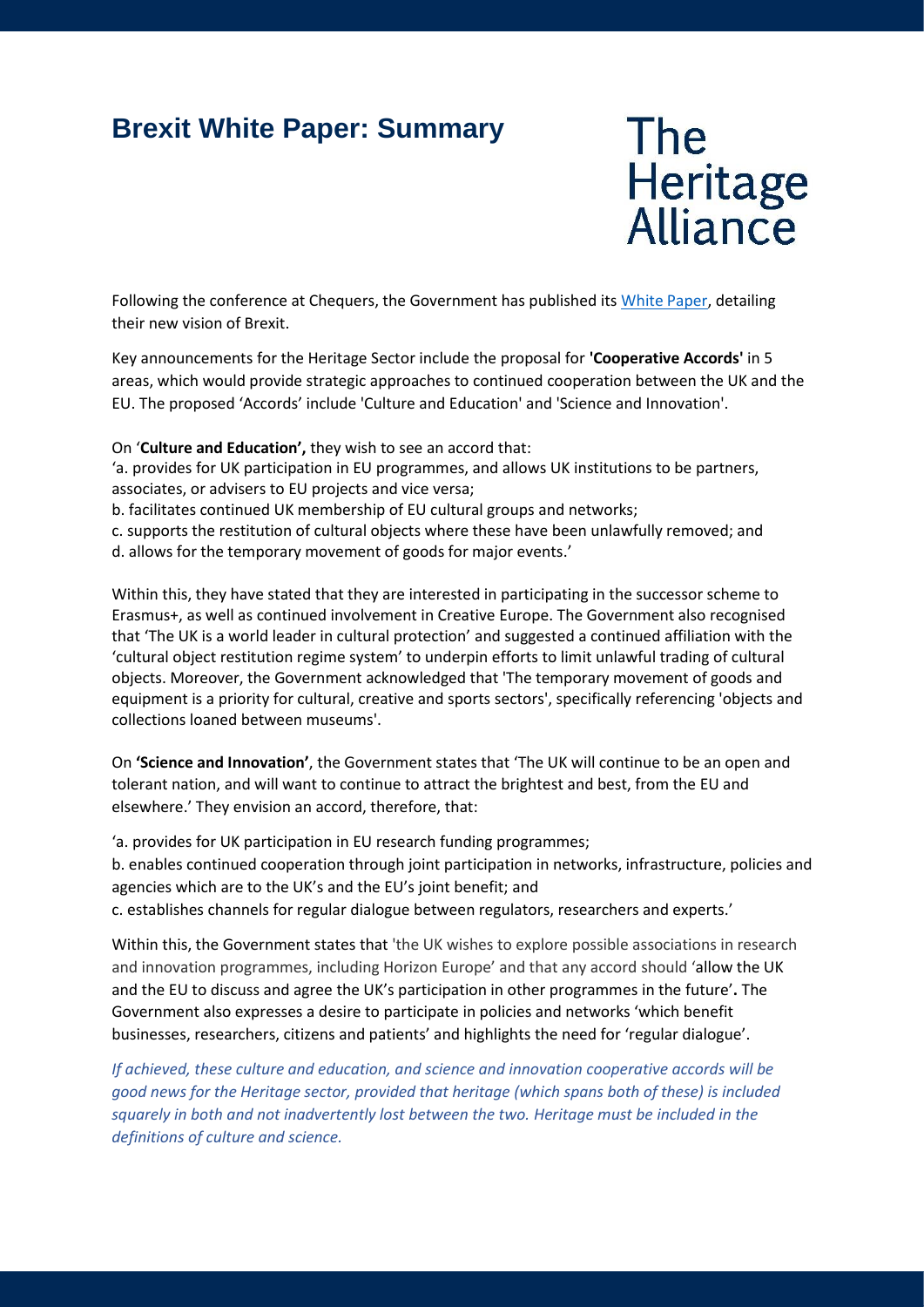*A key commitment in these accords should be for the UK to, at the very least, match existing EU funding for culture and heritage. Heritage focused or related projects received a minimum of £450m*  in EU funding in the period from 2007-2016, and this is likely to be an underestimate. This EU funding *currently comes from CAP Funding, Horizon 2020/ Research Funding, Regional Development Funding and a number of other sources set out in this [paper.](http://www.theheritagealliance.org.uk/tha-website/wp-content/uploads/2017/07/Brexit-and-Heritage-Briefing-FINAL-with-Royal-Society-Report.pdf) Horizon2020 is very important for heritage science research and collaboration; it and its predecessor schemes have invested significant sums of money in transnational historic environment research. This research has delivered positive outcomes for heritage science and also helped us understand and develop community engagement in heritage. The UK should buy into Horizon2020 and other funds including Creative Europe, Erasmus +, ESIF etc… in the future.*

*The European Regional Development Fund is an important source of match funding for heritage projects, particularly in former industrial and urban areas in need of regeneration. With loss of this funding we risk a disproportionate impact from Brexit on deprived areas, and additional damage as this funding at present levers in funding from other sources, particularly the HLF. We don't (yet) have an accurate figure for the amount invested in heritage projects over the last ten years but we know that it is substantial and certainly well in excess of the £56m that we have been able to identify thus far. Government should consider how to make equivalent resources available post-withdrawal, delivered in a focussed and efficient way. Heritage should be a key component in the UK Shared Prosperity Fund.*

*Other sources of funding benefit museums, cultural and academic institutions aside from the specific ones mentioned here. These may not come up in heritage calculations such as the Euclid report, so figures are always likely to be an under rather than over-estimation. These other important funds shouldn't be forgotten. Other important funding includes larger infrastructure flood relief, small business and household resilience funding.*

*The Cultural Accord will require decisions such as a reversal of a [bar the UK from involvement in the](https://www.bbc.co.uk/news/entertainment-arts-42097692)  [European City of Culture.](https://www.bbc.co.uk/news/entertainment-arts-42097692) Furthermore, as the recent case of Egyptian academics being refused visas to attend a conference has highlighted it is not only challenges around the movement of goods and collections in the future but also people - which are vital to the ongoing success of the sector in relation to culture and education. Having visas based on arbitrary salary levels is inappropriate for a highly skilled but low paid sector.*

#### *Further detail on this area can be seen in the paper Heritage and Brexit [here.](http://www.theheritagealliance.org.uk/tha-website/wpcontent/uploads/2017/07/Brexit-and-Heritage-Briefing-FINAL-with-Royal-Society-Report.pdf)*

Other important points from the paper include a proposal for **a free trade area for goods**, which would include a new 'Facilitated Customs Arrangement', to remove the need for checks and controls, the elimination of tariffs, quotas and routine requirements for rules of origin for goods, and common rulebooks for manufactured goods and agriculture, food and fisheries products. To ensure that new declarations and border checks are not needed, the government proposes cross-border procedures for VAT and Excise.

### *We support the proposal for a free trade area of goods.*

*Materials: Hydraulic limes are imported from EU countries in small amounts but it is an important material when required. Many timber products are imported from EU countries, as are some brick and stone products and some clay plasters. If tariffs are charged prices will rise, but the level of impact will depend on the terms of our withdrawal from the EU.*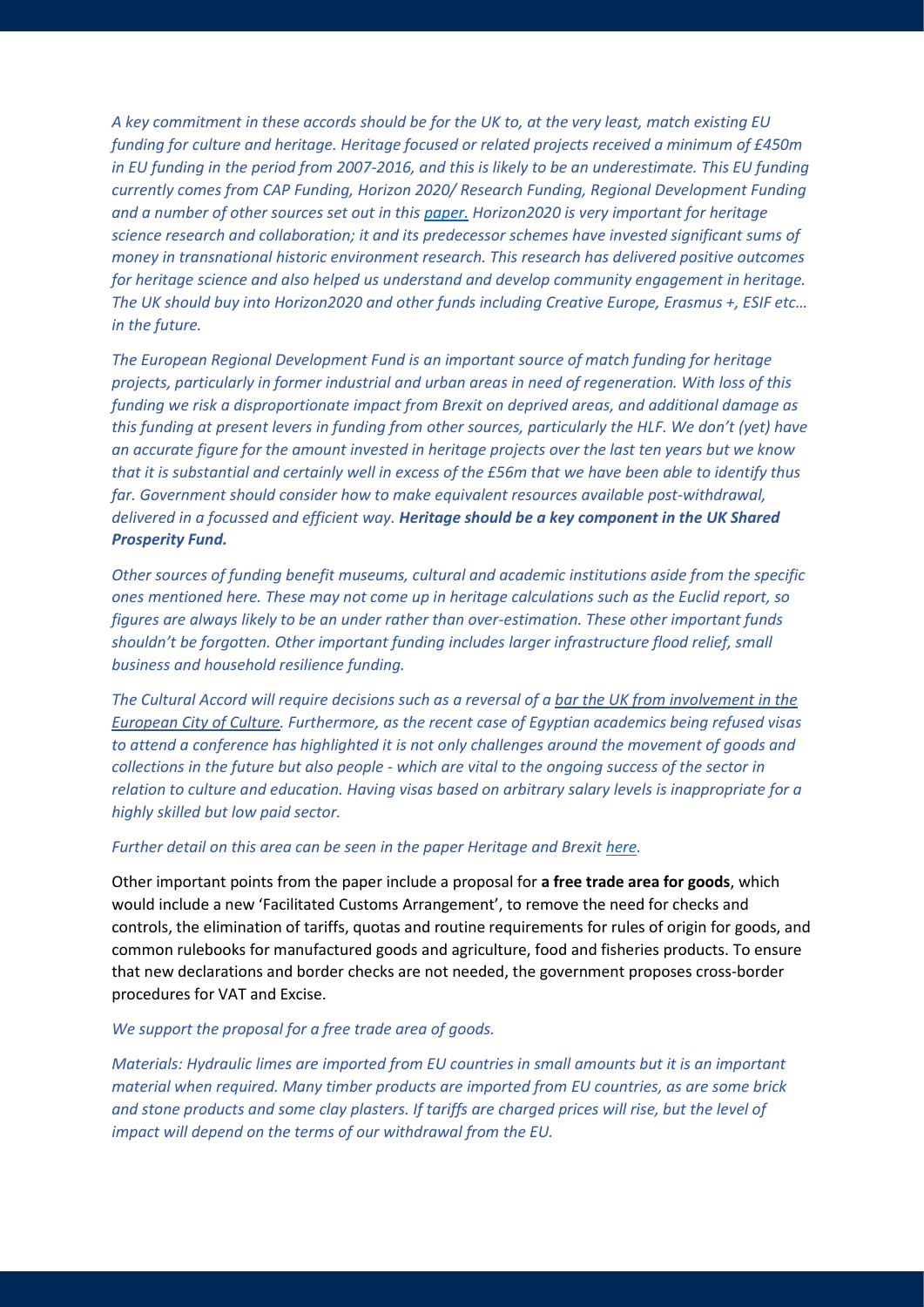## *Equipment: Very little scientific equipment or consumables are produced in the UK. Well over half the spend is non UK as many things are not available here – so the potential here is for costs to rise dramatically.*

On the **ending of the Free Movement of People,** the Government is proposing making 'reciprocal mobility arrangements' with the EU in a number of areas. They hope that any new framework will support businesses, allow citizens to travel freely, without a visa, for tourism and temporary business activity, facilitate mobility for students and young people, be streamlined but secure, as well as provide for other defined mobility provisions.

Within this, the Government has proposed 'reciprocal visa-free travel arrangement' to allow UK and Eu citizens to travel freely for tourism and for short term business reasons. The report also states the UK will discuss how to support the temporary movement of scientists and researchers, service employees and investors.

The Government has also suggested a 'UK-EU youth mobility scheme', to allow young people to continue to benefit socially, culturally and educationally from living, studying and visiting each other's countries. Within this, Government stated that it wished to see the continuation of cultural exchanges, mentioning Erasmus+.

The paper proposes a system for the '**mutual recognition of professional qualifications'**. The Government proposals outline a system that covers the same range of professionals as the 'Mutual Recognition of Qualifications Directive', includes those operating across borders, is 'predictable and proportionate' in its assessment of qualifications and 'provides transparency'.

*There are significant numbers of non-UK EU citizens that work in the heritage sector in England in a variety of capacities, and also UK companies and citizens who work in heritage in other EU countries. This two-way exchange of expertise and labour is extremely important to the sector. If a visa system were developed in the future, it would need to work both ways. Exemptions for accredited experts and academics in the field should be considered. A system that required a salary-based visa system would be damaging for our highly-skilled and low-paid sector. (See the second section of this briefing in relation to the damaging Migration Advisory Committee proposals in this area).*

*We will continue to need to draw on skilled labour from EU countries. Developing training measures and apprenticeships within the UK is another way to meet this need but this would require both a commitment to investment and time for the skills to be developed. It is important that archaeology, which is recognised as a construction skill, is included in the definition of construction for the purposes of the Shortage Occupation List and that heritage skills also join the List in future. Archaeological and other specialist heritage projects that do not constitute permanent employment should be included in the definition of short-term business activity as it is developed.*

*We need an appropriate system in place to ensure that mutual recognition of heritage qualifications can be achieved. A system to facilitate the temporary mobility of scientists and researchers is to be welcomed.*

*Free movement of archaeologists and other heritage specialists across the Irish Border is of particular importance as cross-border working is the norm.* 

*Proposals to allow citizens to travel freely without a visa for tourism and temporary business activity is to be welcomed. Heritage tourism generates around £16.4bn per annum.*

Further detail and evidence on the movement of heritage workers is set out in [this paper.](http://www.theheritagealliance.org.uk/tha-website/wp-content/uploads/2018/03/THA-Immigration-Briefing.pdf)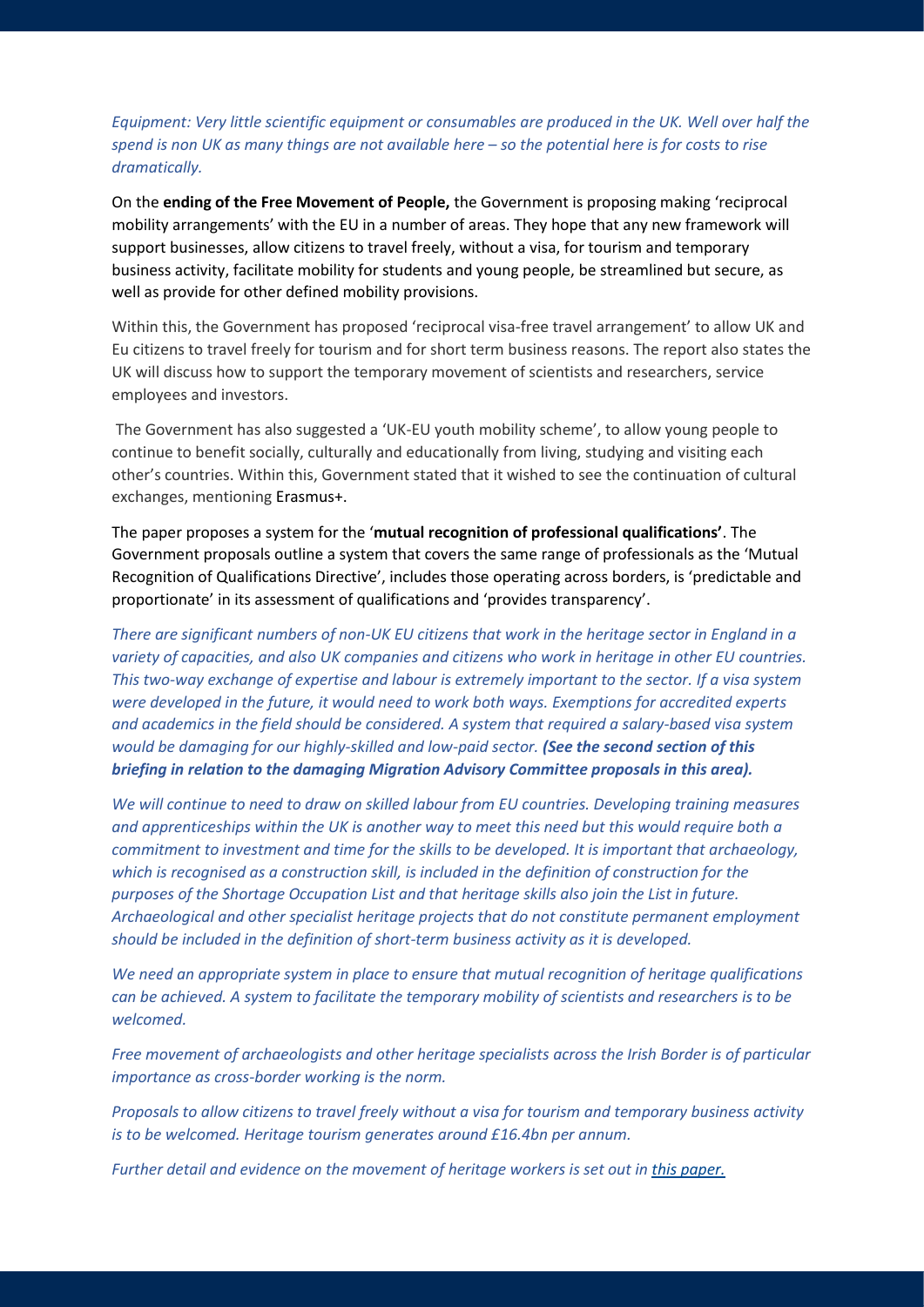On the **Common Agricultural Policy** and the **Common Fisheries Policy**, the Government states clearly that the UK will leave these two agreements. The paper states that the replacement for CAP will seek to 'deliver improved environmental outcomes' and that the UK is still committed to working with our neighbours to maintain 'the wider marine environment'.

The Government, in the Executive Summary, proposes 'new independent policies to support framing and fishing communities' as well as using the Shared Prosperity Fund to 'spark a new wave of regeneration in the UK's towns and cities'.

More generally, the Government supports a commitment to 'high regulatory environmental standards' and to 'maintaining high standards on climate change'. The paper suggests that both the EU and the UK commit to a 'non-regression of environmental standards'.

*We support the principle of non-regression of environmental standards and welcome the Agriculture Bill's references to cultural heritage. Further detail on the specifics of our approach to public money for public goods and the future of heritage protection as part of the successor to CAP can be read [here.](http://www.theheritagealliance.org.uk/tha-website/wp-content/uploads/2018/08/180306-Heritage-Alliance-25-Year-Env-Plan-clean-copy_RL.pdf)*

*[Our paper](http://www.theheritagealliance.org.uk/tha-website/wp-content/uploads/2017/07/Brexit-and-Heritage-Briefing-FINAL-with-Royal-Society-Report.pdf) on Heritage and Brexit also goes into detail on environmental standards. For heritage, the crucial measures for retention are Environmental Impact Assessment (EIA) and Strategic Environmental Assessment (SEA). These derive from an EU Directive and are not formally set out in UK primary legislation. They are implemented through regulations and policy, which could make them vulnerable, particularly in the longer term and we need to ensure that this does not happen. Any potential future EIA review should ensure that EIAs are not restructured to more closely follow an 'ecosystem services' approach. This approach would not provide adequate consideration of the historic environment. EIAs and SEAs are key to ensuring that the impact of development proposals on the historic environment are considered at an early stage of the planning process. This enables schemes to be designed in a way that mitigates adverse heritage impacts and draws inspiration from the archaeological and historic character of the area where development is taking place. EIA and SEA also help to prevent environmental issues being identified only at a late stage of the planning process, causing uncertainty and costly delays.*

*The Fisheries Bill provides an opportunity to address not only fishing heritage but the broader maritime heritage of UK coasts and seas, including some unhelpful attributes of EU environmental regulation in the marine sphere. In particular, the Bill presents an opportunity to recalibrate definitions of the marine environment that currently ignore the human, cultural and historic dimension of the seas around us. The principal request of the Heritage Alliance with respect to the Fisheries Bill is that it defines the marine environment to encompass cultural heritage rather than excluding it. Our paper on Heritage and the Marine Environment i[s here.](http://www.theheritagealliance.org.uk/tha-website/wp-content/uploads/2018/09/Heritage-in-the-Marine-Environment-paper.pdf)*

On **State Aid**, the UK proposes committing to a common rulebook, monitored and enforced in the UK by the Competition and Markets Authority (CMA).

*When we leave the EU, there may be an opportunity for relaxations on state aid. We also need to ensure that the current heritage exemption is not lost in any discussions. Potential future changes to the VAT regime, although not covered in this White Paper, present an important opportunity to rectify the perverse disparity between the VAT charged on new build versus repair and maintenance.*

The Paper also proposes an **Air Transport Agreement**, to maintain 'reciprocal liberalised aviation access' between the UK and the EU.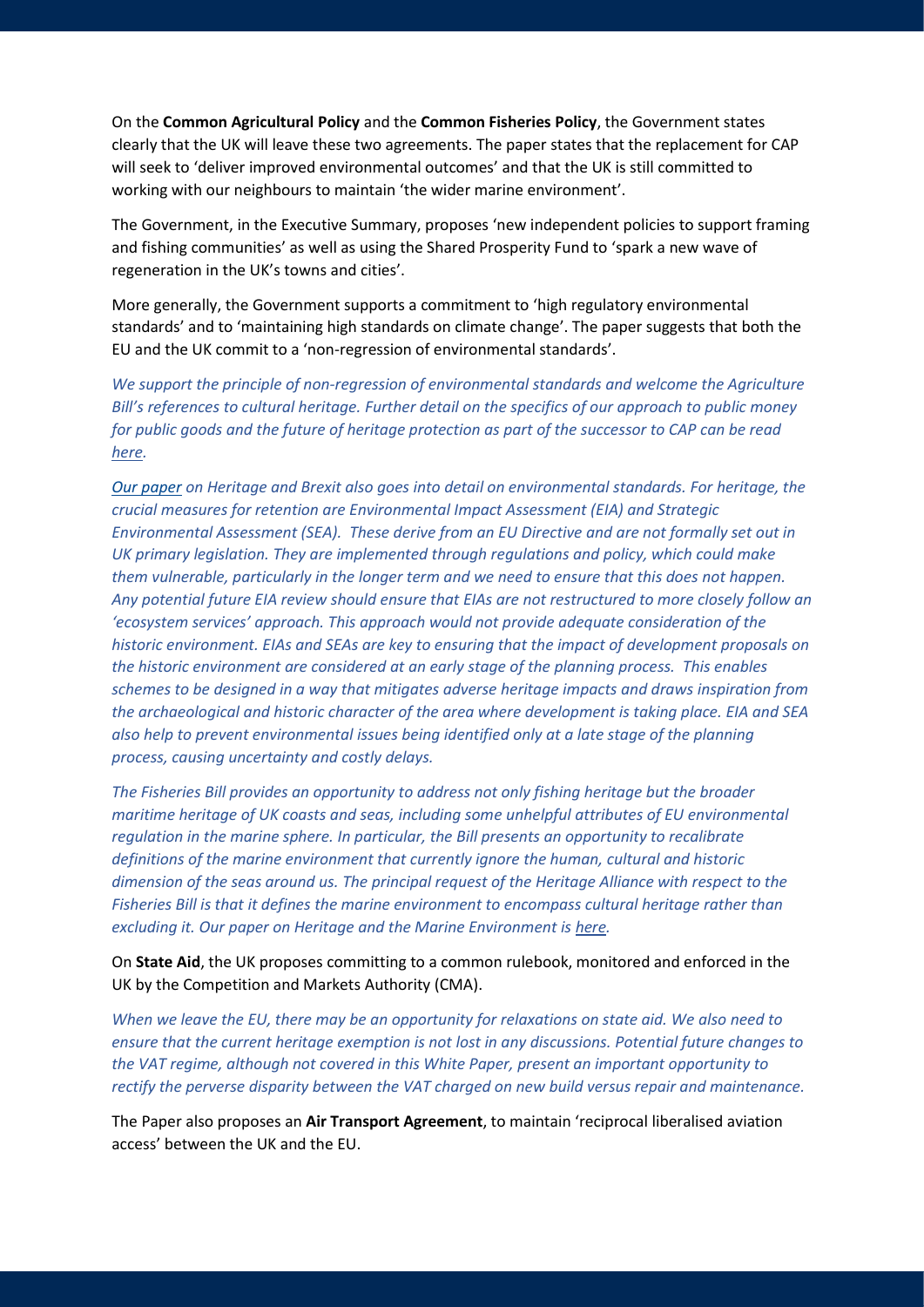The Government has also suggested **data protection arrangements** that support 'the continued exchange and protection of personal data between the UK and the EU'.

In addition, on the question of **Intellectual Property**, the paper recognises the importance of IP, and states that it intends to explore staying in the Unified Patent Court and the unitary patent system after Brexit. It states clearly that any cooperative arrangements on IP would provide protections for rights holders, 'giving them a confident and secure basis from which to operate in and between the UK and the EU'.

Other important announcements include avoiding **a hard border between Ireland and Northern Ireland** and **special status for Irish citizens**.

*Free movement of archaeologists and other heritage specialists across the Irish Border is of particular importance as cross-border working is the norm. We support the proposal of no hard border.*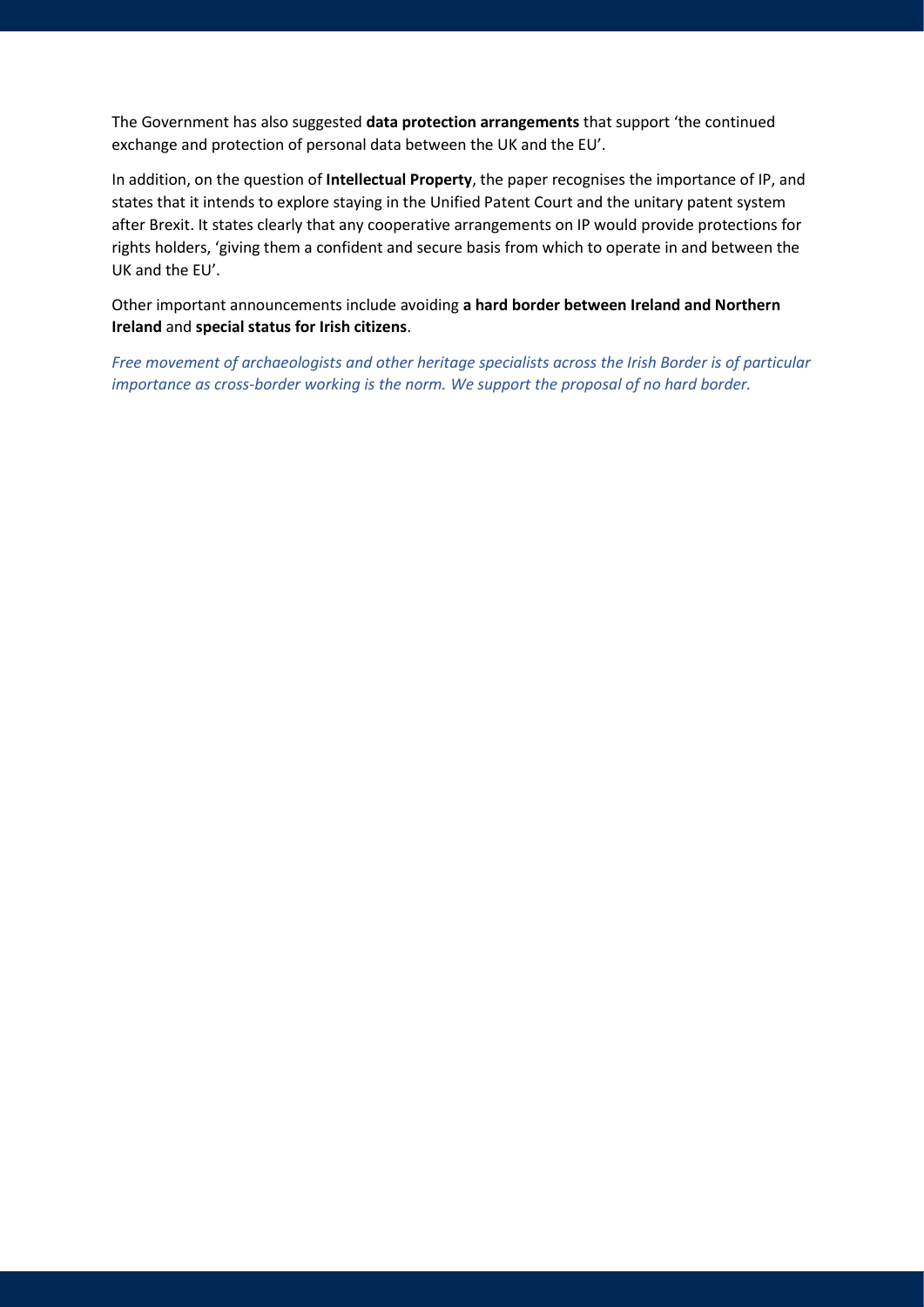# **Implications of the Migration Advisory Committee's final report on EEA migration in the UK**

3 October 2018

**The** Heritage<br>Alliance

Analysis of th[e recent report](https://assets.publishing.service.gov.uk/government/uploads/system/uploads/attachment_data/file/741926/Final_EEA_report.PDF) from the Migration Advisory Committee released on 18th September has highlighted significant concerns for the heritage sector's ability to access skilled and seasonal workers following our departure from the EU. While the terms of a final deal (or no deal) with the EU cannot be predicted, the report puts forward a number of policy recommendations for the Government. Those most relevant to the heritage sector are below.

The Heritage Alliance had submitted detailed [evidence](http://www.theheritagealliance.org.uk/tha-website/wp-content/uploads/2018/03/THA-Immigration-Briefing.pdf) to the committee but despite the size and significance of our sector, there is no reference to the impacts of their proposals on our predominantly highly skilled but low paid heritage sector in the final report. The MAC's recommendations, if adopted, would bring in a £30k minimum salary for visas. We also understand that if there is high demand, this cap could also rise. Our research shows that this £30k level would exclude many essential professional skilled roles in areas such as conservation, archaeology and academia. We have skills gaps in this country and these are filled by colleagues from abroad (mainly Europe). These skills gaps would require time and investment from Government to plug. If we are unable to fill these roles major infrastructure and conservation projects will be jeopardised. If reciprocally our experts cannot travel, we will lose our edge as world leading experts. Our [international report explores](http://www.theheritagealliance.org.uk/heritage-alliance-international-report-2018/) this in more detail.

Key findings of our research include:

- 22% of respondents have a workforce comprised of over 60% of non-UK EU nationals;
- if a salary level of £30,000 were required as minimum for a visa for EU nationals, over half of respondents report that over 50% of the jobs in their organization would not meet this criterion;
- 46 % say that this salary requirement would affect over 60% of their job roles.

## **The MAC Recommendations:**

## **Proposal 1.** *General principle behind migration policy changes should be to make it easier for higher-skilled workers to migrate to the UK than lower-skilled workers.*

MAC takes a cross-economy approach rather than a sector-by-sector approach which does not cater to the unique challenges found within the heritage sector. While a skills-based approach may initially appear beneficial, the issue of salary thresholds (discussed below) would be prohibitive for many in the sector.

The wording of paragraph 7.2 "*the UK may therefore be able to trade-off some preferential access for EU citizens to the UK in return for benefits in other areas of the negotiations, such as trade"* would imply migration policy is being used simply a bargaining chip.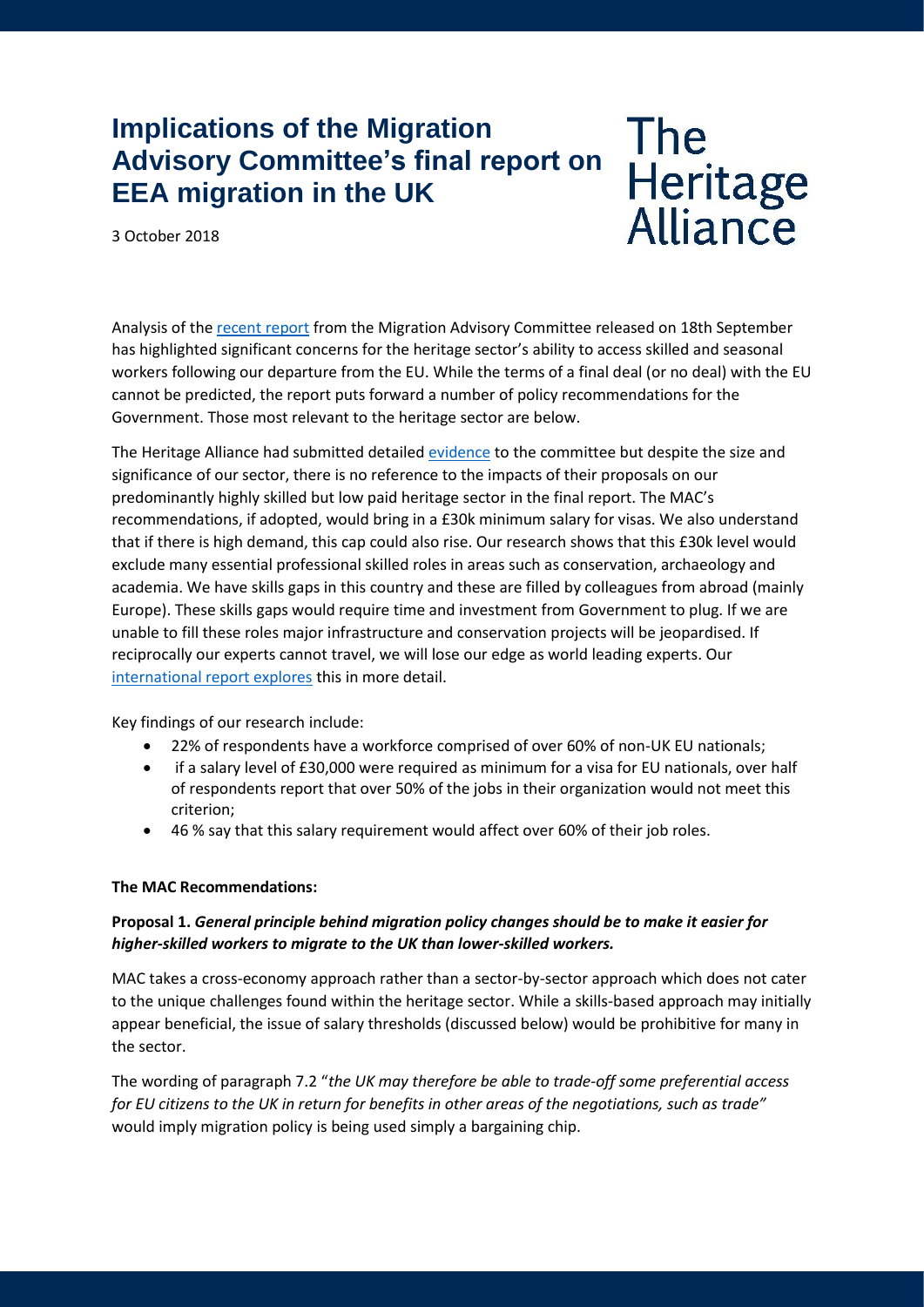# **Proposal 4.** *Tier 2 (General) to be open to all jobs at RQF3 and above. Shortage Occupation List will be fully reviewed in our next report in response to the SOL Commission.*

It is important that archaeology, which is recognised as a construction skill, is included in the definition of construction for the purposes of the Shortage Occupation List and that heritage skills also join the List in future. However, the MAC report notes in paragraph 7.44 that if, *"the Tier 2 cap and RLMT are abolished two of the main advantages of being on the SOL would disappear."*  Moreover, the inclusion of an occupation in the SOL would only be possible, "*as long as they meet an appropriate salary threshold"* (Paragraph 7.45). Our point about salaries therefore becomes even more important.

## **Proposal 5.** *Maintain existing salary thresholds for all migrants in Tier 2*

The Tier 2 system in general is primarily set up with multinational corporations in mind to move employees into the UK. As such, this system does not easily map on to the domestic heritage sector which is made up of many small organisations, businesses and charities. If the current salary thresholds of £30,000 and £20,800 for new entrants (a term which has not yet been fully explained in the paper) are to be maintained then this will almost certainly prevent many EEA heritage workers coming to the UK. Traditionally we have significantly more EEA workers than from elsewhere in the world. The fundamental issue with the MAC's proposals is that it fails to appreciate that skill and salary do not equate in all sectors, especially heritage.

# **Proposal 10.** *For lower-skilled workers avoid Sector-Based Schemes (with the potential exception of a Seasonal Agricultural Workers scheme)*

Though 'lower-skilled' work is not as critical to the heritage sector in areas such as conservation and archaeology there is a question about how skill is defined, furthermore the mention of seasonal agricultural work is important for two reasons. Firstly, much of the skills exchange between the UK and EEA is done on a project by project basis which means such work is either seasonal and/or temporary. A Historic Houses survey showed that 25% of their members indicated that they employed 5 or more EU nationals in the businesses on their properties, some of which will be for seasonal tourism. Secondly, with the MAC seeing potential for the Seasonal Agricultural Workers scheme to continue as an exemption may suggest the viability of a similar scheme for seasonal heritage and tourism workers. It is unreasonable for the MAC to arbitrarily limit the potential for sector-based schemes without analysing the need in respective sectors. We would welcome a potential for such schemes to be explored.

Overall, the proposals within the MAC report suggest a highly negative impact on heritage related migration from the EEA to the UK. There would appear to be a distinct lack of appreciation that skill and salary are not always proportional which is especially true in the heritage sector. The proposal to lower the skills requirement from RQF 6 (Degree equivalent) to RQF 3 (A-level equivalent) while still maintaining a £30,000 salary threshold seems both paradoxical and short sighted. Illustrative figures from archaeology demonstrate this clearly as a wider issue:

- Education levels: 93% hold Bachelor degrees (RQF 6), 47% Masters, 20% PhD (RQF-9);
- Average salary: £27,814 (2012/13 data);
- Median salary: £26,000.